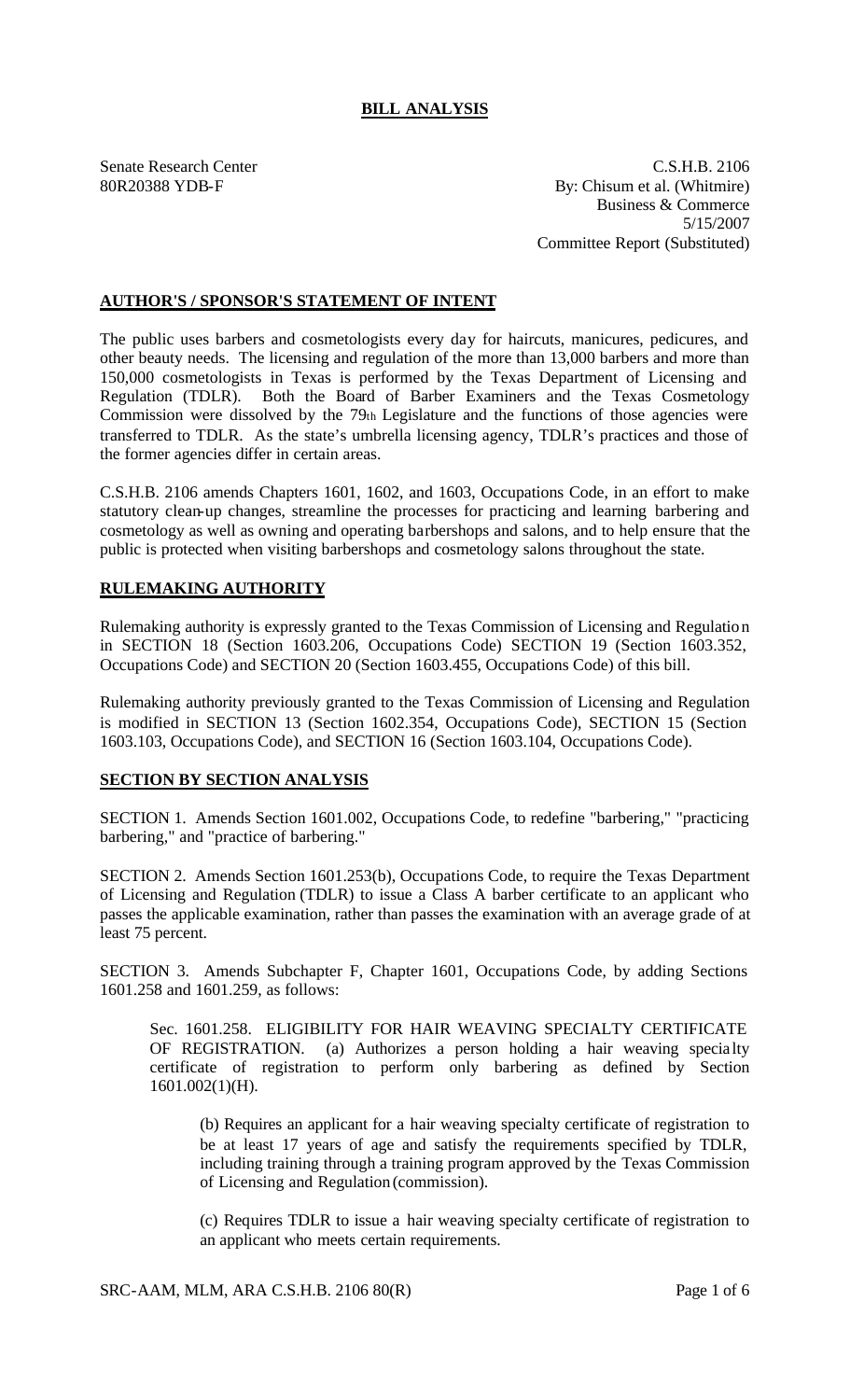Sec. 1601.259. ELIGIBILITY FOR HAIR BRAIDING SPECIALTY CERTIFICATE OF REGISTRATION. (a) Authorizes a person holding a hair braiding specialty certificate of registration to perform only barbering as defined by Section 1601.002(1)(K).

(b) Requires an applicant for a hair braiding specialty certificate of registration to be at least 17 years of age and satisfy the requirements specified by TDLR, including training through a training program approved by the commission.

(c) Requires TDLR to issue a hair braiding specialty certificate of registration to an applicant who meets certain requirements.

SECTION 4. Amends Section 1601.303, Occupations Code, to require TDLR to issue a barbershop permit to an applicant if, among other things, the applicant verifies the application.

SECTION 5. Amends Sections 1601.304 and 1601.305, Occupations Code, as follows:

Sec. 1601.304. New heading: SPECIALTY SHOP PERMIT. (a) Authorizes a person who holds a specialty shop permit, rather than a manicurist specialty shop permit, to maintain an establishment in which only barbering as defined by Section 1601.002(1)(E), (F), (H), or (K) is performed. Deletes existing text authorizing a manicurist specialty shop to be operated only under the direction of a person who holds a manicurist license.

(b) Requires an applicant for a specialty shop permit to submit an application on a TDLR-approved form and the required inspection fee. Deletes existing text requiring the application to include certain information. Deletes existing Subsection (c) requiring TDLR to issue a temporary manicurist specialty shop permit to the applicant as soon as practicable after receipt of the application and fee. Deletes existing text authorizing the applicant to operate the applicant's shop under the temporary permit until a permanent permit is issued. Makes conforming changes.

Sec. 1601.305. New heading: ISSUANCE OF SPECIALTY SHOP PERMIT. Requires TDLR to issue a specialty shop permit to an applicant if the applicant meets certain conditions. Deletes existing text requiring TDLR to issue a permanent manicurist specialty shop permit to an applicant if the applicant holds a manicurist license and the shop meets the minimum health standards for manicurist specialty shops set by the commission, as determined by a TDLR inspection under Section 1603.103, and any other requirements imposed by commission rule.

SECTION 6. Amends Section 1601.353(a), Occupations Code, to delete existing text requiring a barber school to have a dressing and cloak room, a library with library facilities available to students, adequate toilet facilities for the students, and adequate fire-fighting equipment in order to be approved for a barber school permit. Makes nonsubstantive changes.

SECTION 7. Amends Section 1601.453, Occupations Code, making a reference to a barber school permit under this chapter or a permit issued under Chapter 1603.

SECTION 8. Amends Section 1602.256, Occupations Code, as follows:

Sec. 1602.256. New heading: ELIGIBILITY FOR A MANICURIST SPECIALTY LICENSE. (a) Authorizes a person holding a manicurist specialty license, rather than a manicurist license, to perform only the practice of cosmetology defined in Section 1602.002(a)(10) or (11), rather than 1602.002(9) or (10).

(b) Makes a conforming change.

SECTION 9. Amends Section 1602.257(a), Occupations Code, authorizing a person holding a facialist specialty license to perform only the practice of cosmetology defined in Sections 1602.002(a)(6) through (9), rather than 1602.002(7).

SRC-AAM, MLM, ARA C.S.H.B. 2106 80(R) Page 2 of 6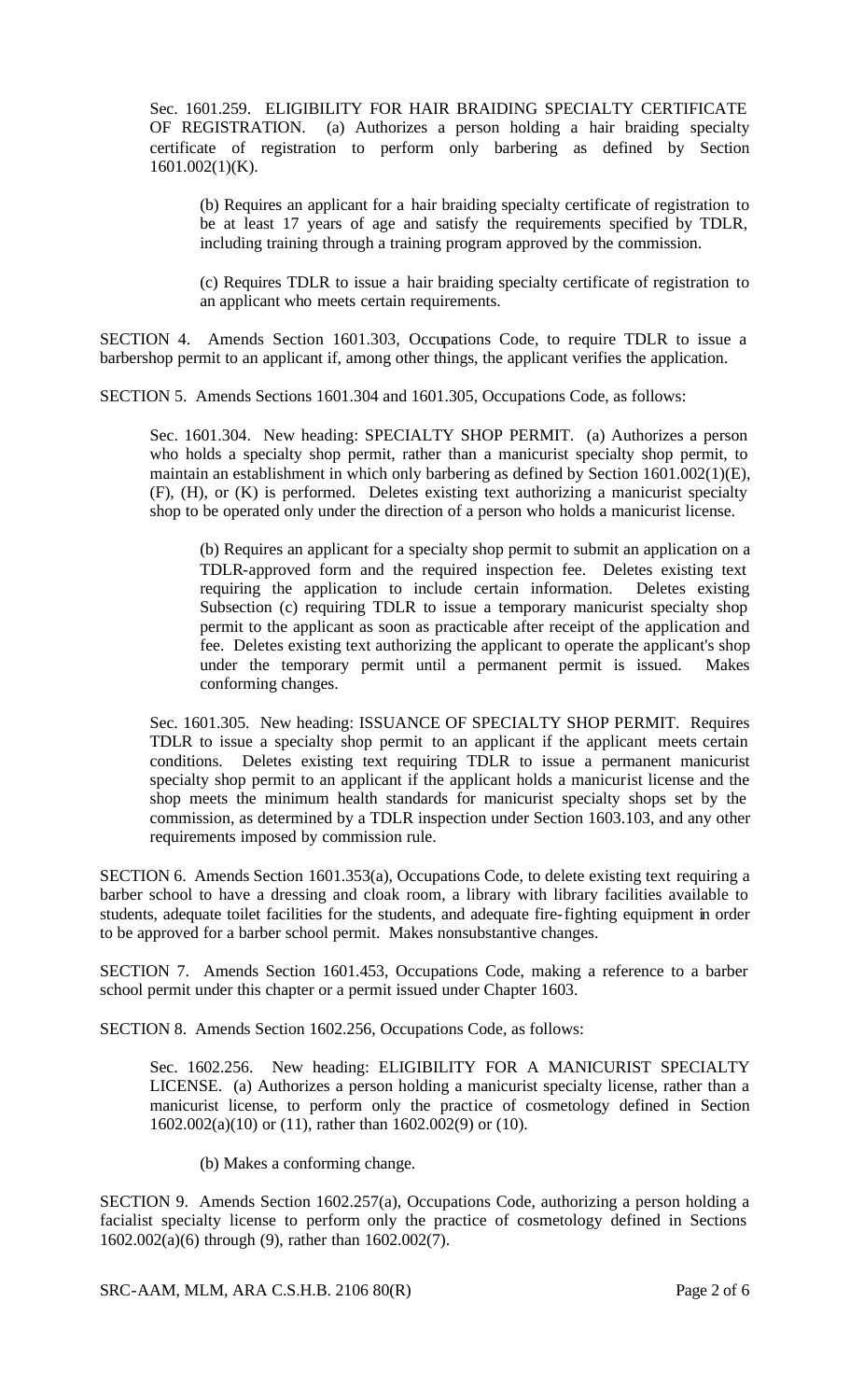SECTION 10. Amends Section 1602.258, Occupations Code, as follows:

Sec. 1602.258. ELIGIBILITY FOR A SPECIALTY CERTIFICATE. (a) Authorizes a person holding a specialty certificate to perform only the practice of cosmetology defined in Sections 1602.002(a)(2) through (4), rather than Section 1602.002(2), (3), (4), or (7). Deletes existing text requiring an applicant to have obtained a high school diploma or the equivalent of a high school diploma or have passed a valid examination administered by a certified testing agency that measures the person's ability to benefit from training in order to be eligible for a specialty certificate.

SECTION 11. Amends Section 1602.262(a), Occupations Code, to make a conforming change.

SECTION 12. Amends Section 1602.303(b), Occupations Code, as follows:

(b) Requires an application for a private beauty culture school license to be accompanied by the required fees and to contain a statement that the building is of permanent construction and is divided into at least one area for instruction in theory and one area for clinic work. Deletes existing text requiring the application to contain a statement that the building is fireproof.

SECTION 13. Amends Section 1602.354, Occupations Code, as follows:

Sec. 1602.354. CONTINUING EDUCATION. (a) Creates this subsection from existing text.

(b) Authorizes the commission to only require a license holder to complete continuing education of not more than four hours in health and safety courses if the license holder is at least 65 years of age and has held a cosmetology license for at least 15 years.

SECTION 14. Amends Section 1602.403(a), Occupations Code, to make a conforming change.

SECTION 15. Amends Section 1603.103, Occupations Code, as follows:

Sec. 1603.103. New heading: INSPECTION OF SCHOOLS BEFORE OPERATION. (a) Changes a reference to a school, shop, or other facility, to a shop only. Makes a conforming change.

(b) Makes a conforming change.

(c) Authorizes TDLR to charge the school a fee for each inspection. Deletes existing text requiring the school, shop, or other facility to pay a fee for each inspection.

SECTION 16. Amends Sections 1603.104(b) and (e), Occupations Code, as follows:

(b) Requires TDLR, at least once every two years, to inspect each shop or other facility that holds a license, certificate, or permit in which the practice of barbering or cosmetology is performed under this chapter, Chapter 1601, or Chapter 1602, and require TDLR, at least twice per year, to inspect each school in which barbering or cosmetology is taught under this chapter, Chapter 1601, or Chapter 1602.

(e) Authorizes TDLR to charge the school, shop, or other facility a fee for each inspection performed under Subsection (c).

SECTION 17. Amends Subchapter C, Chapter 1603, Occupations Code, by adding Section 1603.1045, as follows:

Sec. 1603.1045. CONTRACT TO PERFORM INSPECTIONS. Authorizes TDLR to contract with a person to perform for TDLR inspections of a school, shop, or other facility under this chapter, Chapter 1601, or Chapter 1602.

SRC-AAM, MLM, ARA C.S.H.B. 2106 80(R) Page 3 of 6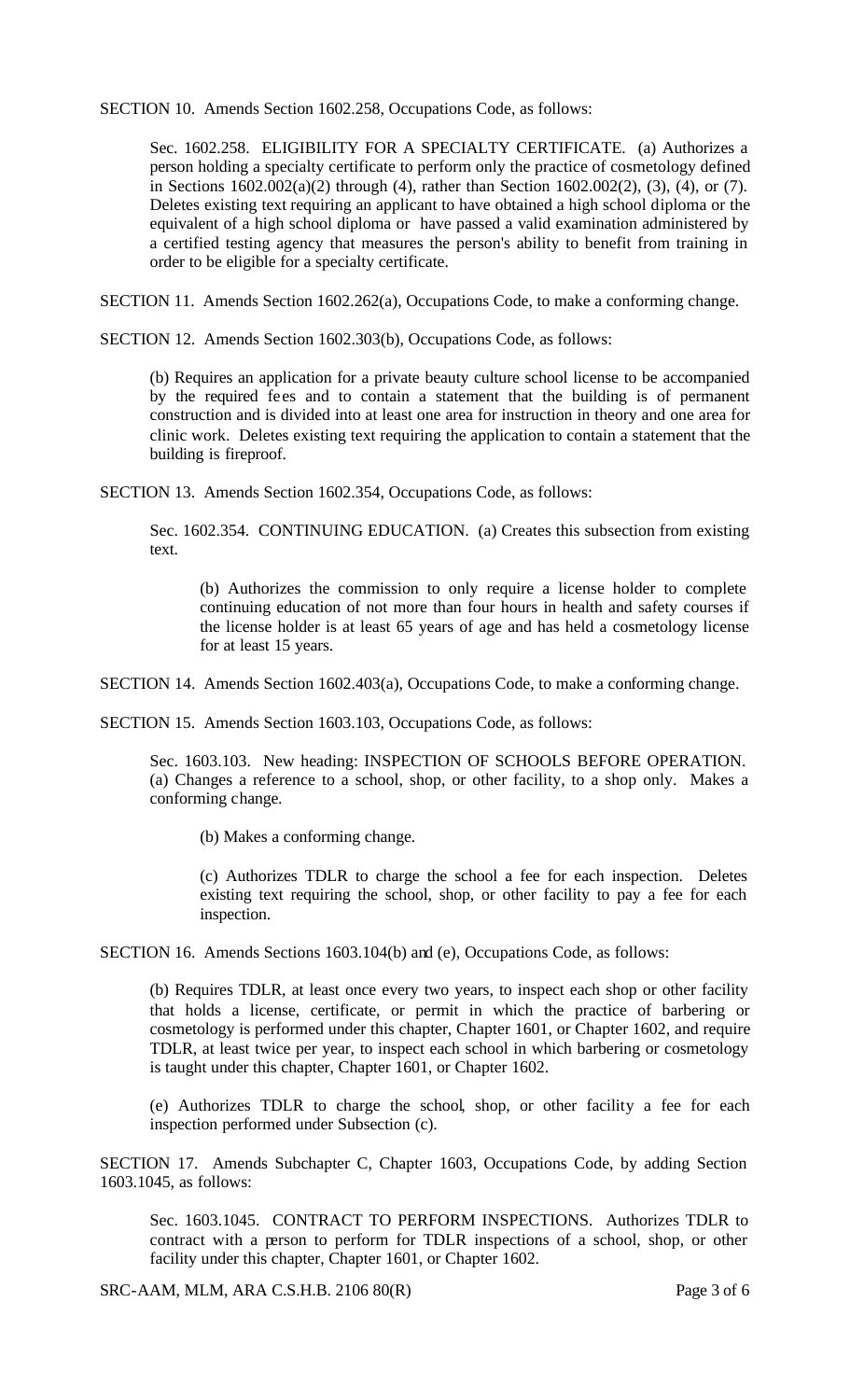SECTION 18. Amends Subchapter E, Chapter 1603, Occupations Code, by adding Sections 1603.205 and 1603.206, as follows:

Sec. 1603.205. DUAL BARBER AND BEAUTY SHOP LICENSE. (a) Authorizes a person holding a dual barber and beauty shop license to own, operate, or manage a shop in which any practice of barbering defined by Section 1601.002(1) or cosmetology defined by Section 1602.002(a).

(b) Requires an applicant for a dual barber and beauty shop license to submit an application on a TDLR-approved form verified by the applicant, proof that the applicant meets the applicable requirements under Chapter 1601 and 1602 for obtaining a barbershop permit and a beauty shop license, and the required license fee.

(c) Requires TDLR to issue a dual barber and beauty shop license to an applicant that meets the requirements under this chapter and Chapters 1601 and 1602, complies with commission rules, and pays the required fees.

(d) Requires the holder of a dual barber and beauty shop license to comply with this chapter, Chapters 1601 and 1602, and commission rules related to barbering and cosmetology.

Sec. 1603.206. MOBILE SHOPS. (a) Defines "mobile shop."

(b) Authorizes a barbershop, beauty shop, or specialty shop licensed under this chapter, Chapter 1601, or Chapter 1602 to be a mobile shop.

(c) Authorizes the commission to adopt rules to administer this section, including certain rule s as provided in this subsection.

SECTION 19. Amends Section 1603.352, Occupations Code, as follows:

Sec. 1603.352. New heading: STERILIZATION REQUIREMENTS FOR CERTAIN SERVICES. (a) Requires a person who holds certain licenses, certificates, or permits and performs a barbering service described by Section 1601.002(1)(E) or (F) or a cosmetology service described by Section 1602(a)(10) or (11), rather than 1602.002(10) or (11), to clean, disinfect, and sterilize with an autoclave or a dry heat, ultraviolet, or other TDLR-approved sterilizer (sterilizing equipment), in accordance with the sterilizer manufacturer's instructions, each metal instrument, including metal nail clippers, cuticle pushers, cuticle nippers, and other metal instruments, before the service is performed. Deletes existing text authorizing a person who holds certain licenses, certificates, or permits and performs certain barbering and cosmetology services to use a disposable supply or instrument only if that supply or instrument is purchased at the location where the service is performed or provided by the person on whom the service is performed.

(b) Provides that the owner or manager of a barber shop, barber school, beauty shop, specialty shop, beauty culture school, or other facility licensed under this chapter, Chapter 1601, or Chapter 1602, is responsible for providing sterilizing equipment for use in the shop or school as required by Subsection (a). Requires sterilizing equipment used as required by Subsection (a) to be listed with the United States Food and Drug Administration (FDA). Deletes existing text requiring sterilizing equipment to be registered with the FDA and used in accordance with the manufacturer's instructions.

(c) Requires each sterilized instrument to be used in accordance with the manufacturer's instructions.

(d) Provides that this section does not apply to single-use instruments or nonmetal nail files, buffer blocks, pumice stones, nail brushes, or other similar instruments.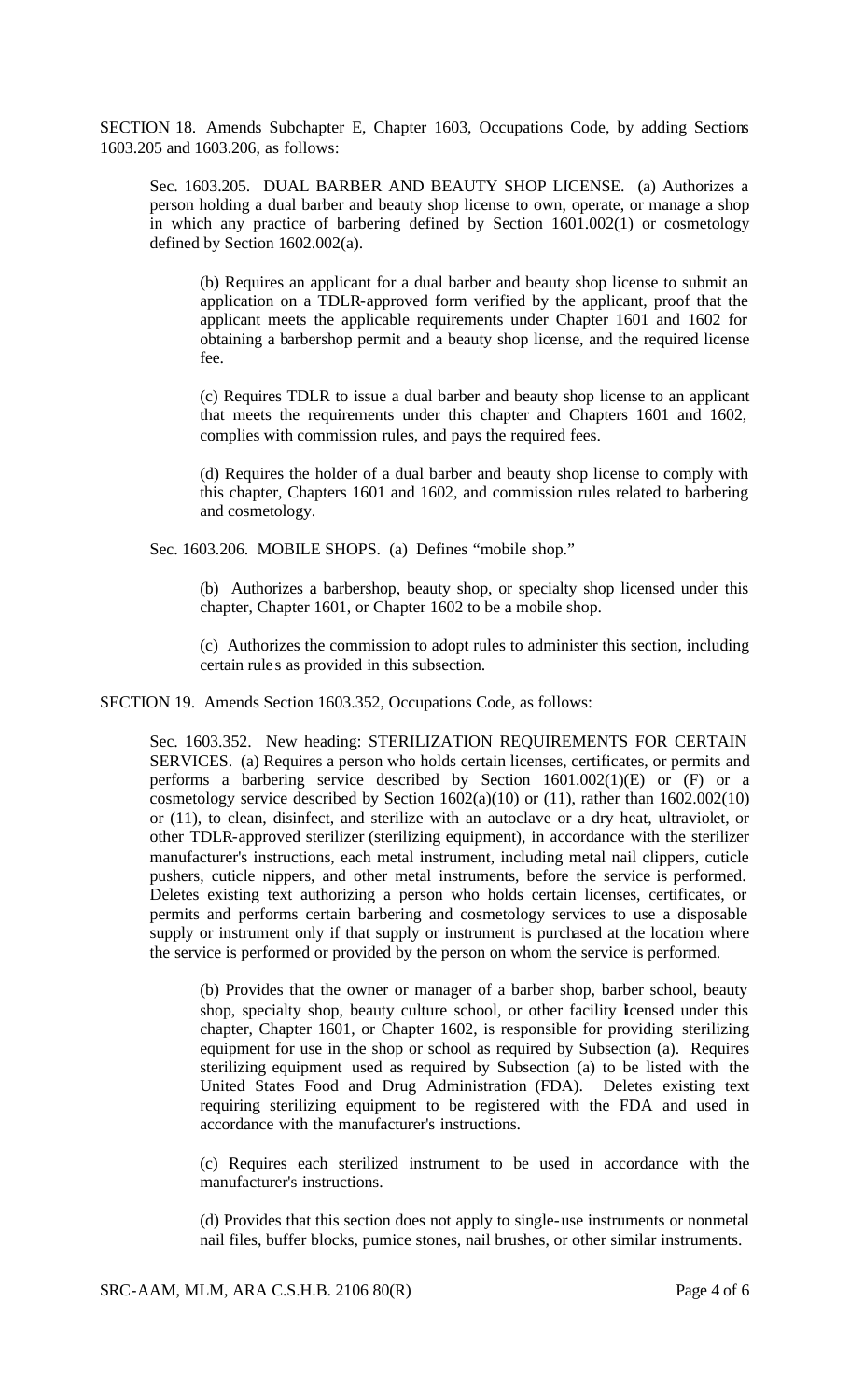(e) Authorizes the commission to adopt rules to administer this section.

SECTION 20. Amends Subchapter J, Chapter 1603, Occupations Code, by adding Sections 1603.455 and 1603.456, as follows:

Sec. 1603.455. EMERGENCY ORDERS. (a) Authorizes the executive director of TDLR (executive director) to issue an emergency order to suspend or revoke a license or permit issued, or to cease the operation of an unsafe facility regulated, by TDLR under this title if the executive director determines that an emergency exists requiring immediate action to protect the public health and safety.

(b) Authorizes the executive director to issue the emergency order with or without notice and hearing as the executive director considers practicable under the circumstances.

(c) Requires the executive director, not later than 10 days after the date an emergency order is issued under this section without a hearing, to set the time and place for a hearing conducted by the State Office of Administrative Hearings (SOAH) to affirm, modify, or set aside the emergency order. Requires the executive director to set the hearing for a date not later than 30 days after the date the time and place for a hearing are set. Requires the hearing examiner to affirm the order to the extent that reasonable cause existed to issue the order.

(d) Authorizes the commission by rule to prescribe procedures for the issuance and appeal of an emergency order under this section, including a rule to allow the commission to affirm, modify, or set aside a decision by SOAH under Subsection (c).

(e) Provides that a proceeding under this section is a contested case under Chapter 2001, Government Code.

Sec. 1603.456. CEASE AND DESIST ORDERS. Authorizes the executive director to issue a cease and desist order, after notice and opportunity for a hearing, if the executive director determines that the order is necessary to prevent a violation of this chapter, Chapter 1601, or Chapter 1602, or a rule adopted by the commission.

SECTION 21. Repealer: Sections 1601.506 (Cleanliness), 1602.266(c) (providing that the amount of the student permit fee includes one examination fee and a transcript fee and is nonrefundable), and 1602.408 (Sanitation Requirements for Certain Services), Occupations Code.

SECTION 22. (a) Requires TDLR to issue a hair braiding specialty certificate of registration under Section 1601.259, Occupations Code, as added by this Act, to an applicant who applies for a certificate of registration under this section not later than October 1, 2007, has the experience required by this section, and pays the application fee.

(b) Provides that an applicant for a hair braiding specialty certificate of registration under this section is required to have practiced hair braiding in this state for at least 10 years before the regulation of hair braiding by Chapter 267, Acts of the 75th Legislature, Regular Session, 1997.

(c) Provides that this section expires on October 31, 2007.

SECTION 23. Requires the commission to adopt rules necessary to implement the changes in law made by this Act, not later than January 1, 2008, including rules to administer Sections 1601.258, 1601.259, 1602.354, and 1603.205, Occupations Code.

SECTION 24. Makes application of this Act to an application for licensure or renewal of a license, permit, or certificate tha t is filed with TDLR prospective.

SRC-AAM, MLM, ARA C.S.H.B. 2106 80(R) Page 5 of 6